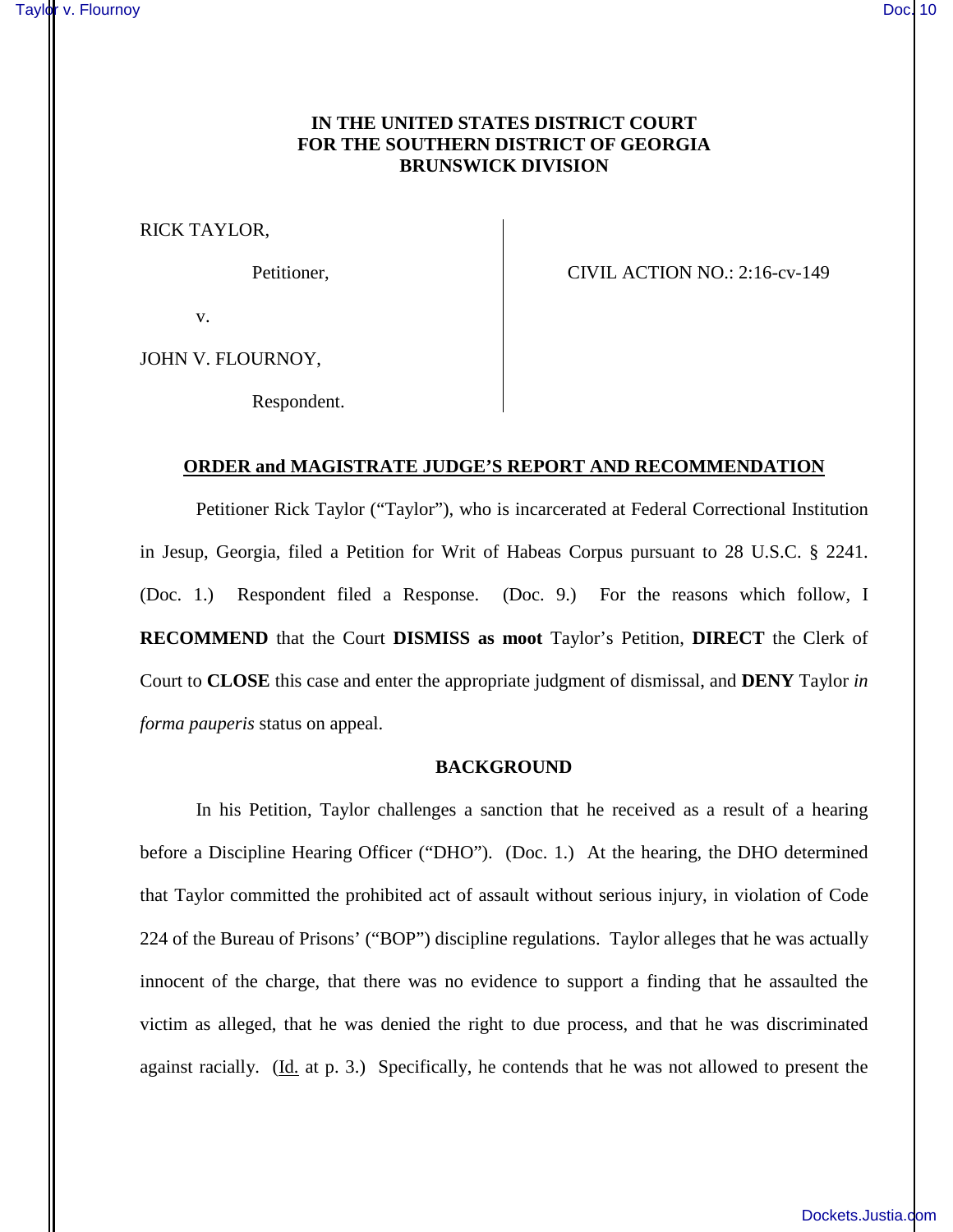other inmates' disciplinary hearing records, which would have revealed a pattern of similar false allegations. (Id. at p. 7.) Taylor requests that this Court order that the incident report be expunged and that his lost 27 days of good conduct time be restored. (Id. at p. 8.)

Respondent filed a response to Taylor's Petition and states that the issue is now moot, because the BOP has granted Taylor the relief he sought. (Doc. 9.) Specifically, Respondent states that BOP staff conducted a review of Taylor's claims in response to his Petition, and that, as a result of that review, the BOP expunged the incident report and restored Taylor's good conduct time. (Id. at pp. 3–4.) Respondent offers exhibits in support of this assertion, including the Affidavit of Vincent Shaw, Senior Litigation Counsel in the Southeast Regional Office of the BOP, as well as Taylor's Inmate Discipline Data dated January 5, 2017. (Doc. 9-1, pp. 1–3, 18.) Taylor did not file a Reply (or any other pleading) following Respondent's Response.

#### **DISCUSSION**

# **I. Whether Taylor's Petition is Moot**

Article III of the Constitution "extends the jurisdiction of federal courts to only "'Cases' and 'Controversies.'" Strickland v. Alexander, 772 F.3d 876, 882 (11th Cir. 2014). This "caseor-controversy restriction imposes" what is "generally referred to as 'justiciability' limitations." Id. There are "three strands of justiciability doctrine—standing, ripeness, and mootness—that go to the heart of the Article III case or controversy requirement." Harrell v. The Fla. Bar, 608 F.3d 1241, 1247 (11th Cir. 2010) (internal quotation marks and alterations omitted). With regard to the mootness strand, the United States Supreme Court has made clear that "a federal court has no authority 'to give opinions upon moot questions or abstract propositions, or to declare principles or rules of law which cannot affect the matter in issue in the case before it.'" Church of Scientology of Cal. v. United States, 506 U.S. 9, 12 (1992) (internal citation omitted).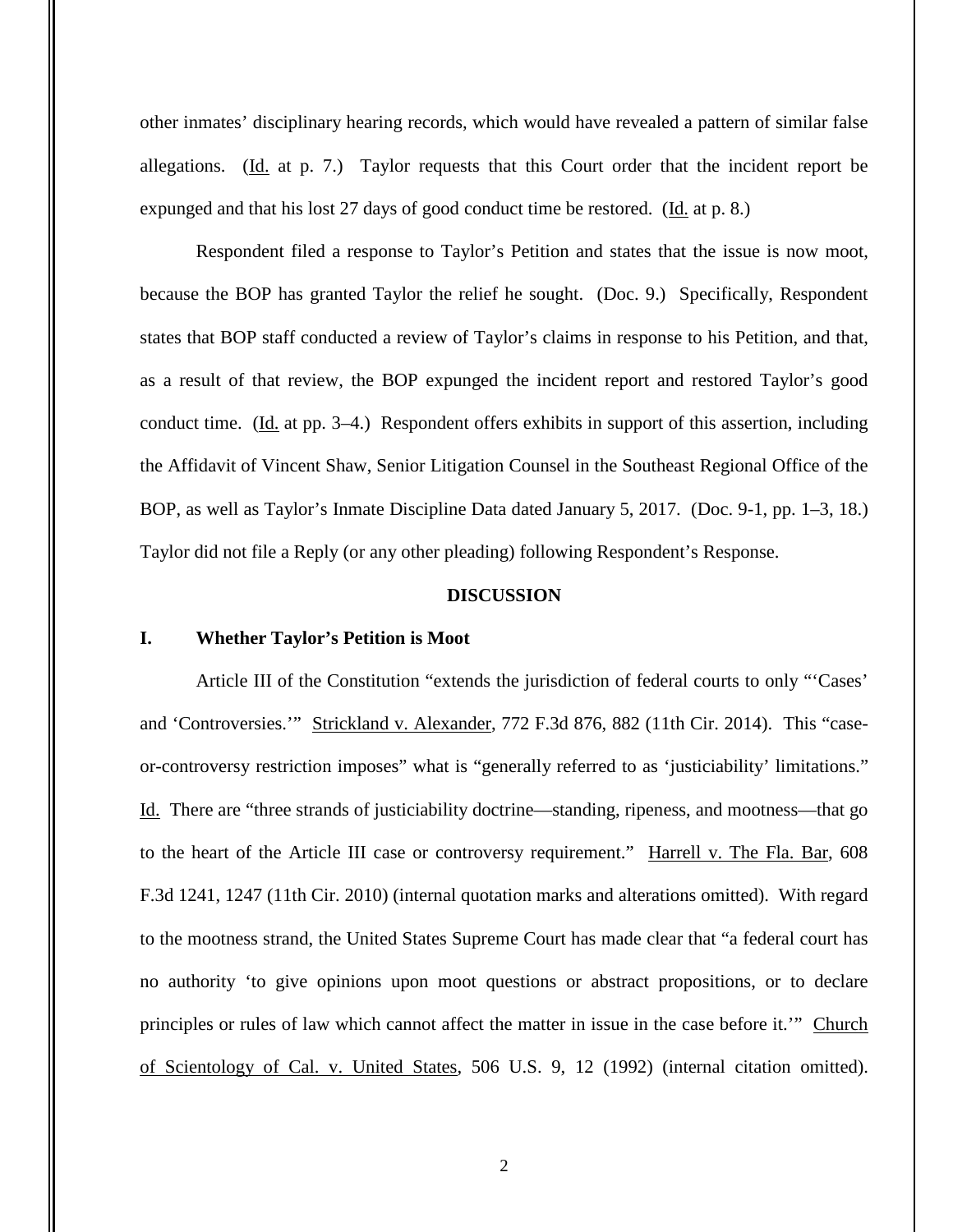Accordingly, "[a]n issue is moot when it no longer presents a live controversy with respect to which the court can give meaningful relief." Friends of Everglades v. S. Fla. Water Mgmt. Dist., 570 F.3d 1210, 1216 (11th Cir. 2009) (internal quotation marks omitted). Questions of justiciability are not answered "simply by looking to the state of affairs at the time the suit was filed. Rather, the Supreme Court has made clear that the controversy 'must be extant at all stages of review, not merely at the time the complaint is filed." Christian Coal. of Fla., Inc. v. United States, 662 F.3d 1182, 1189–90 (11th Cir. 2011) (quoting Preiser v. Newkirk, 422 U.S. 395, 401 (1975)).

In his Petition, Taylor only requested that the incident report be expunged and that his good conduct time be restored. As noted above, Taylor has since been granted this relief. Thus, there is no longer a "live controversy" over which the Court can give meaningful relief. Friends of Everglades, 570 F.3d at 1216. Accordingly, the Court should **DISMISS as moot** Taylor's Petition for Writ of Habeas Corpus.

# **II. Leave to Appeal** *in Forma Pauperis*

The Court should also deny Taylor leave to appeal *in forma pauperis*. Though Taylor has, of course, not yet filed a notice of appeal, it would be appropriate to address these issues in the Court's order of dismissal. Fed. R. App. P. 24(a)(3) (trial court may certify that appeal of party proceeding *in forma pauperis* is not taken in good faith "before or after the notice of appeal is filed").

An appeal cannot be taken *in forma pauperis* if the trial court certifies that the appeal is not taken in good faith. 28 U.S.C. § 1915(a)(3); Fed. R. App. P. 24(a)(3). Good faith in this context must be judged by an objective standard. Busch v. Cty. of Volusia, 189 F.R.D. 687, 691 (M.D. Fla. 1999). A party does not proceed in good faith when he seeks to advance a frivolous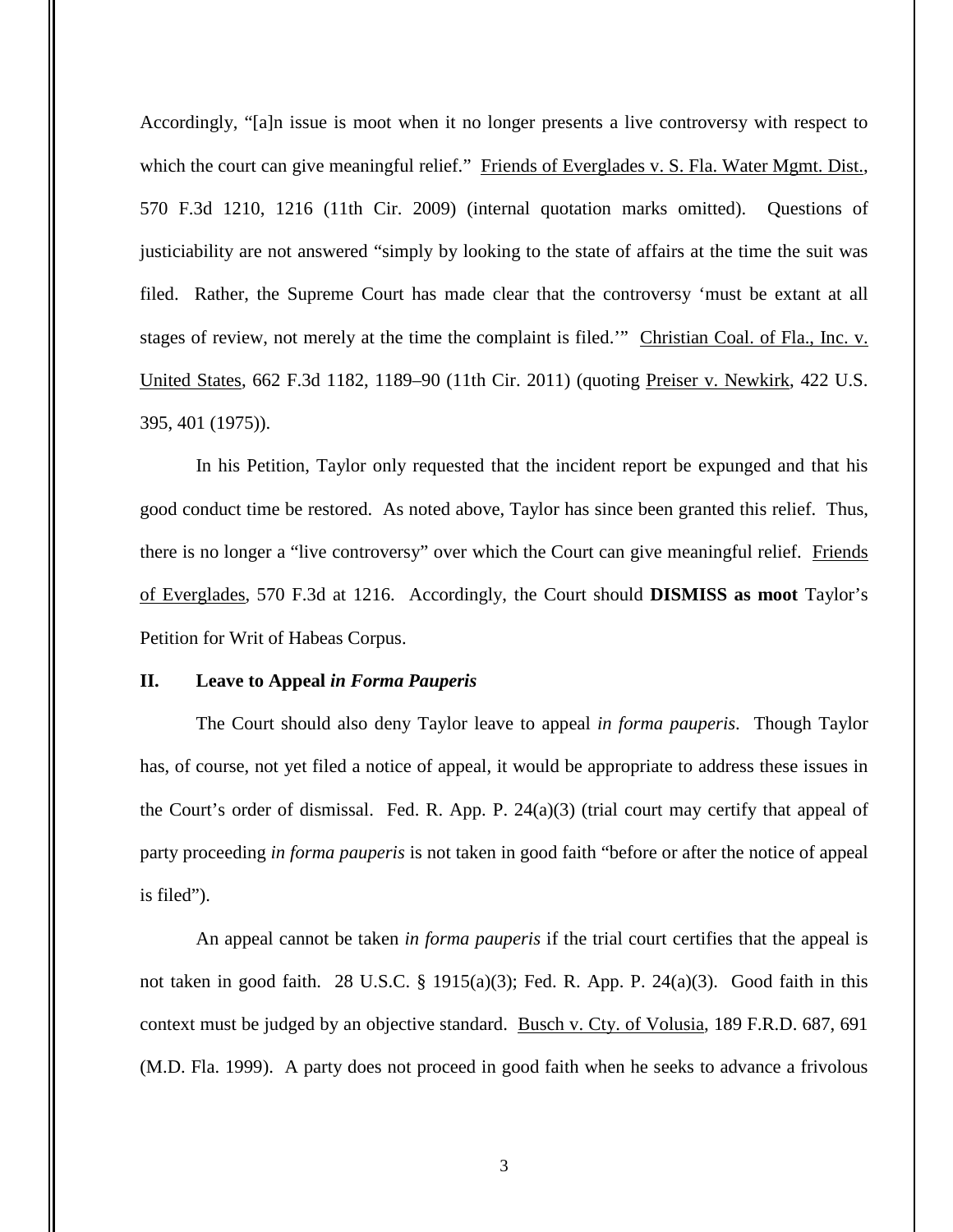claim or argument. See Coppedge v. United States, 369 U.S. 438, 445 (1962). A claim or argument is frivolous when it appears the factual allegations are clearly baseless or the legal theories are indisputably meritless. Neitzke v. Williams, 490 U.S. 319, 327 (1989); Carroll v. Gross, 984 F.2d 392, 393 (11th Cir. 1993). Stated another way, an *in forma pauperis* action is frivolous, and thus, not brought in good faith, if it is "without arguable merit either in law or fact." Napier v. Preslicka, 314 F.3d 528, 531 (11th Cir. 2002); see also Brown v. United States, Nos. 407CV085, 403CR001, 2009 WL 307872, at \*1–2 (S.D. Ga. Feb. 9, 2009).

Given the above analysis of Taylor's Petition and Respondent's Response, there are no non-frivolous issues to raise on appeal, and an appeal would not be taken in good faith. Thus, the Court should **DENY** *in forma pauperis* status on appeal.

### **CONCLUSION**

Based on the foregoing, I **RECOMMEND** that the Court **DISMISS as moot** Taylor's Petition for Writ of Habeas Corpus, filed pursuant to 28 U.S.C. § 2241, (doc. 1), **DIRECT** the Clerk of Court to **CLOSE** this case and enter the appropriate judgment of dismissal, and **DENY** Taylor leave to proceed *in forma pauperis*.

The Court **ORDERS** any party seeking to object to this Report and Recommendation to file specific written objections within **fourteen (14) days** of the date on which this Report and Recommendation is entered. Any objections asserting that the Magistrate Judge failed to address any contention raised in the pleading must also be included. Failure to do so will bar any later challenge or review of the factual findings or legal conclusions of the Magistrate Judge. See 28 U.S.C. §  $636(b)(1)(C)$ ; Thomas v. Arn, 474 U.S. 140 (1985). A copy of the objections must be served upon all other parties to the action. The filing of objections is not a proper vehicle through which to make new allegations or present additional evidence.